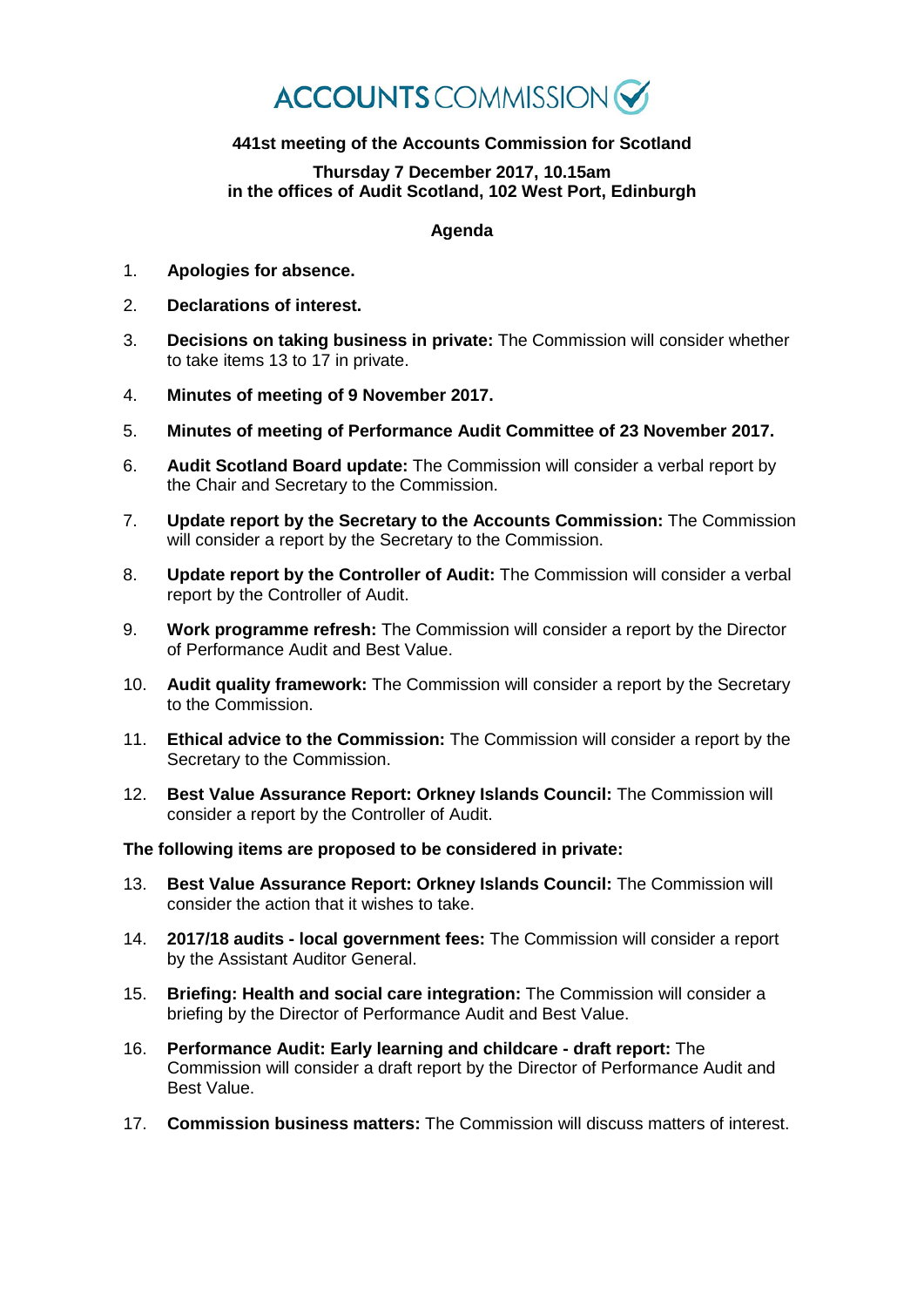- \* It is proposed that items 13 to 17 be considered in private because:
	- Item 13 requires the Commission to consider actions in relation to a report by the Controller of Audit. The Commission is then obliged by statute to inform the council in question of its decision, which the Commission does before making the decision public.
	- Item 14 proposes a report from the Assistant Auditor General on the local government fees, in relation to which the Commission may wish to discuss confidential audit matters with the author.
	- Item 15 is a briefing paper on which the Commission may wish to discuss confidential audit matters with the author.
	- Item 16 proposes a draft audit report which the Commission is to consider in private before publishing.
	- Item 17 may be required if there are any confidential matters that require to be discussed outwith the public domain. The Chair will inform the meeting in public at the start of the meeting if this item is required and what it covers.